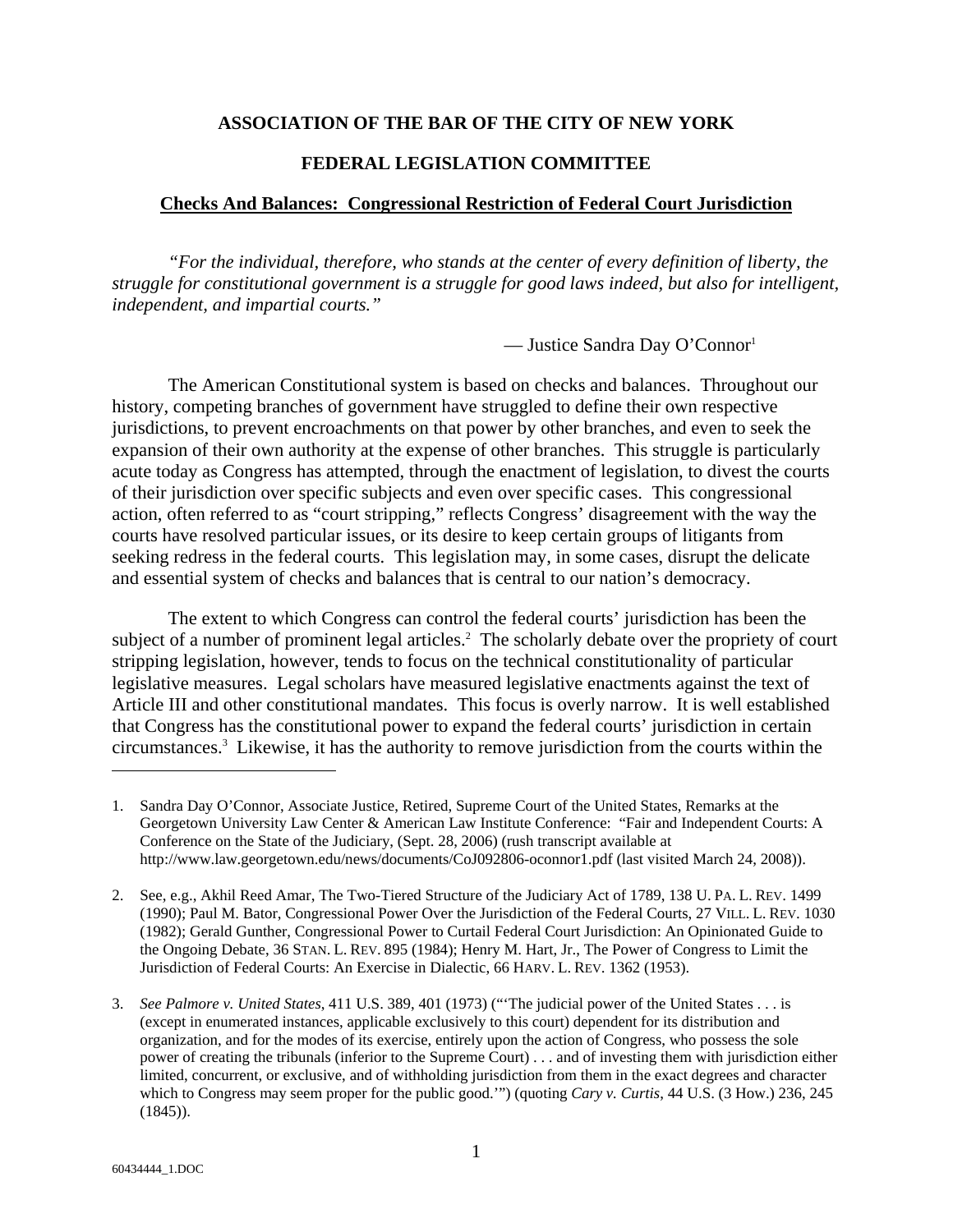confines of the U.S. Constitution.<sup>4</sup> For example, Congress expands the federal courts' jurisdiction every time it creates a new federal cause of action, and it limits their jurisdiction every time it increases the amount in controversy requirement for diversity purposes.

The fundamental question, therefore, is not whether Congress can strip the federal courts of their jurisdiction. It is instead when and under what circumstances it is permissible and advisable for Congress to restrict the role of the judiciary on a set of issues or for a set of litigants.

This paper reviews the constitutional framework setting the balance of power between Congress and the federal courts, examines recent legislation proposed or enacted by Congress that restricts the federal courts' jurisdiction, and recommends a set of legal and policy considerations for Congress to consider before enacting legislation that further restricts the courts' jurisdiction.

# **I. The Constitutional Framework for Considering Court Stripping Legislation**

The text of Article III of the United States Constitution, the Equal Protection and Due Process Clauses, and the overall system of checks and balances together constitute the legal framework for considering whether Congress has the authority to restrict federal court jurisdiction.

# **A. Article III Defines the Scope of Federal Court Jurisdiction and the Authority of Congress to Limit that Power**

Article III extends certain powers to Congress to create and define the scope of judicial power, and simultaneously imposes constraints on Congress' power over the federal courts. It contains three paragraphs. Each paragraph contains both explicit and implicit language defining Congress' power over the judicial branch of government.

Article III, Section 1 establishes the federal courts:

The judicial Power of the United States, shall be vested in one supreme Court, and in such inferior Courts as the Congress may from time to time ordain and establish. The Judges, both of the supreme and inferior Courts, shall hold their Offices during good Behavior, and shall, at stated Times, receive for their services, a Compensation, which shall not be diminished during their Continuance in Office.

This section, known as the "Madisonian Compromise," is generally understood to grant Congress discretion over the establishment of lower federal courts. The use of the word "may" in the first sentence, as opposed to the word "shall," suggests that Congress has discretion over whether "from time to time" it will "ordain and establish" lower federal courts. Presumably, if Congress can create the lower courts when it deems appropriate, it also has the power to decide

<sup>4.</sup> *Id.*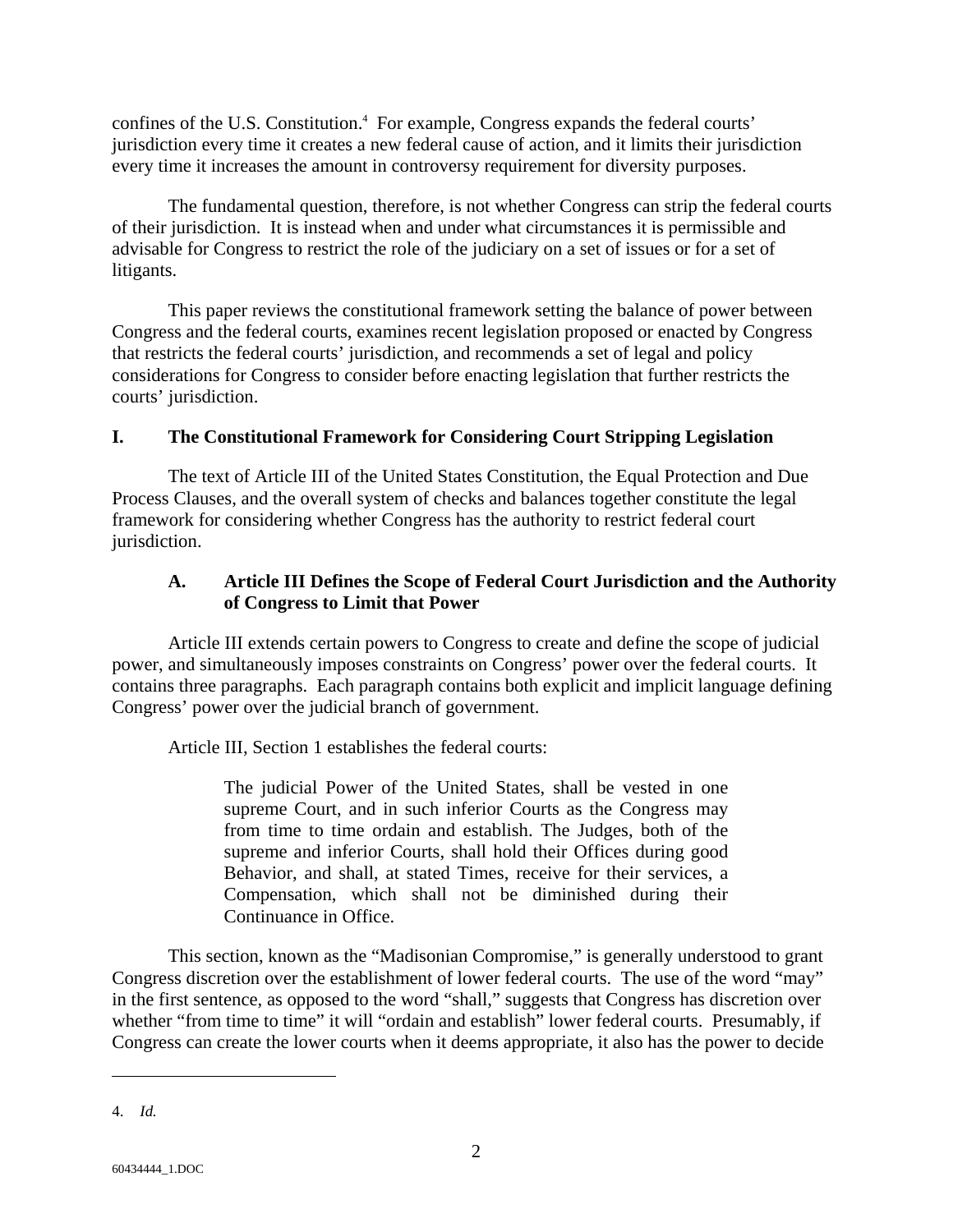what powers those lower courts should or should not have.<sup>5</sup> In other words, Congress can create the lower federal courts, vesting in them some portion of the full power that the Constitution potentially authorizes.<sup>6</sup>

Indeed, through the years, from the very first Judiciary Act in 1789, Congress has provided the lower federal courts with less than the entire judicial power available under Article III. Congress has removed jurisdiction from the federal courts in numerous types of cases where the basis for such divestiture — outside the text of Article III, Section 1 — is found nowhere in the Constitution. Complete diversity and amount in controversy requirements are just two such examples.<sup>7</sup>

Article III, Section 2, Clause 1 defines the power and reach of the federal courts:

The judicial Power shall extend to all Cases, in Law and Equity, arising under this Constitution, the Laws of the United States, and Treaties made, or which shall be made, under their Authority;--to all Cases affecting Ambassadors, other public Ministers and Consuls;--to all Cases of admiralty and maritime Jurisdiction;--to Controversies to which the United States shall be a Party;--to Controversies between two or more States;--between a State and Citizens of another State;--between Citizens of different States;- between Citizens of the same State claiming Lands under the Grants of different States, and between a State, or the Citizens thereof, and foreign States, Citizens or Subjects.

This clause defines nine categories of cases and controversies to which the "the judicial Power *shall* extend." This paragraph suggests that *some federal court* must possess the "judicial Power" therein created. Otherwise, Congress could simply eviscerate the federal courts' jurisdiction entirely — leaving the "judicial Power" little more than an empty shell. In short, this text operates as a limitation on the broad authority granted to Congress in Article III, Section 1.

Article III, Section 2, Clause 2 sets forth the Supreme Court's original and appellate jurisdiction:

> In all Cases affecting Ambassadors, other public Ministers and Consuls, and those in which a State shall be Party, the supreme Court shall have original Jurisdiction. In all the other Cases before mentioned, the supreme Court shall have appellate Jurisdiction,

<sup>5.</sup> See Lea Brilmayer & Stefan Underhill, Congressional Obligation to Provide a Forum for Constitutional Claims: Discriminatory Jurisdictional Rules and the Conflict of Laws, 69 VA. L. REV. 819, 824 (1983).

<sup>6.</sup> See id.

<sup>7.</sup> There was also, with one brief exception, no general federal question jurisdiction until 1875, and even then such jurisdiction was subject to an amount in controversy requirement until 1980. *See Sosa v. Alvarez-Machain*, 542 U.S. 692, 745 n.\* (2004) (Scalia, J., concurring). Diversity jurisdiction is also narrowed by the nonconstitutional complete diversity requirement set forth in *Strawbridge v. Curtiss*, 7 U.S. (3 Cranch) 267 (1806).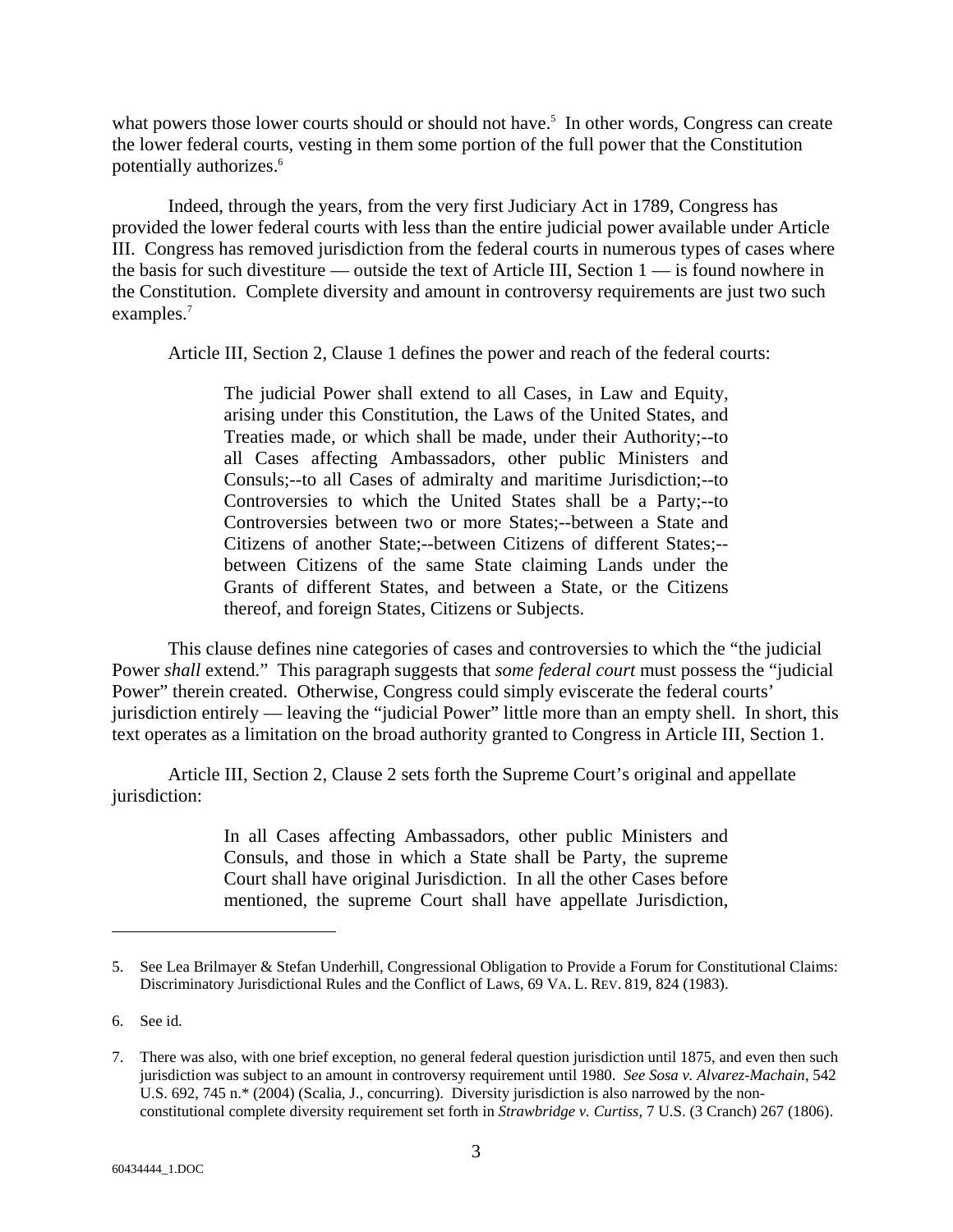both as to Law and Fact, with such Exceptions, and under such Regulations as the Congress shall make.

This paragraph suggests that Congress has the plenary power to make "exceptions" to the Supreme Court's jurisdiction, but not with respect to those cases over which Article III expressly gives the Court original jurisdiction.<sup>8</sup>

The text does not state, however, how far Congress can go in making these "exceptions" to the Supreme Court's appellate jurisdiction. Some constitutional scholars argue that "an exception must be a small subset of a general rule and thus that Congress's power to make exceptions to the appellate jurisdiction is rather limited."<sup>9</sup> Others take this argument even a step further, suggesting that the "exceptions clause" simply permits Congress "to shift some categories of cases from the Court's *appellate* to its *original* jurisdiction," but not to eliminate the Court's jurisdiction entirely.<sup>10</sup>

Many scholars believe that Article III effectively wraps the core functions of the federal courts — considered the "essential functions" — in an extra layer of protection from encroachment. Scholars suggest that there "must be *some* federal judicial forum for the enforcement of federal Constitutional rights — either a lower federal court or the Supreme Court," meaning that "Congress may bar *either* the Supreme Court *or* the lower federal court reexamination of state adjudications of federal constitutional issues, but *not* both."11 These scholars suggest that, notwithstanding Congress' authority to make exceptions, it cannot take away any of the Supreme Court's "essential" functions.12 These "essential functions" are, according to legal scholars, inherent in our system of government, and include protecting individual rights and interpreting the Constitution. Hamilton himself "suggested that judges must guard 'the constitution and the rights of individuals' to prevent 'dangerous innovations in the government, and serious oppression of the minor party in the community.'"13

In sum, Congress has broad authority to set up the federal courts and extend or withdraw their jurisdiction over cases and controversies with several key exceptions. Congress may not interfere with the essential functions of the court to protect constitutional rights, and may not remove the Supreme Court's original jurisdiction over parties and matters identified in Article III.

<sup>8.</sup> Indeed, until 1914, Congress did not give the Supreme Court jurisdiction to review state court decisions upholding federal rights, *see* Pub. L. No. 224, 38 Stat. 790 (current version at 28 U.S.C. § 1257(a) (2000)), and it has never granted the Supreme Court jurisdiction to review state court decisions on the basis of diversity of citizenship.

<sup>9.</sup> Mark Strasser, Taking Exception to Traditional Exceptions Clause Jurisprudence: On Congress's Power to Limit the Court's Jurisdiction, 2001 UTAH L. REV. 125, 143 (2001).

<sup>10.</sup> *Id.* at 129 (emphasis added).

<sup>11.</sup> Gunther, *supra* note 2, at 914-15.

<sup>12.</sup> Strasser, *supra* note 9, at 136.

<sup>13.</sup> *Id.* at 137 (citing THE FEDERALIST NO. 78, at 400 (Alexander Hamilton) (Max Beloff ed. 1987)).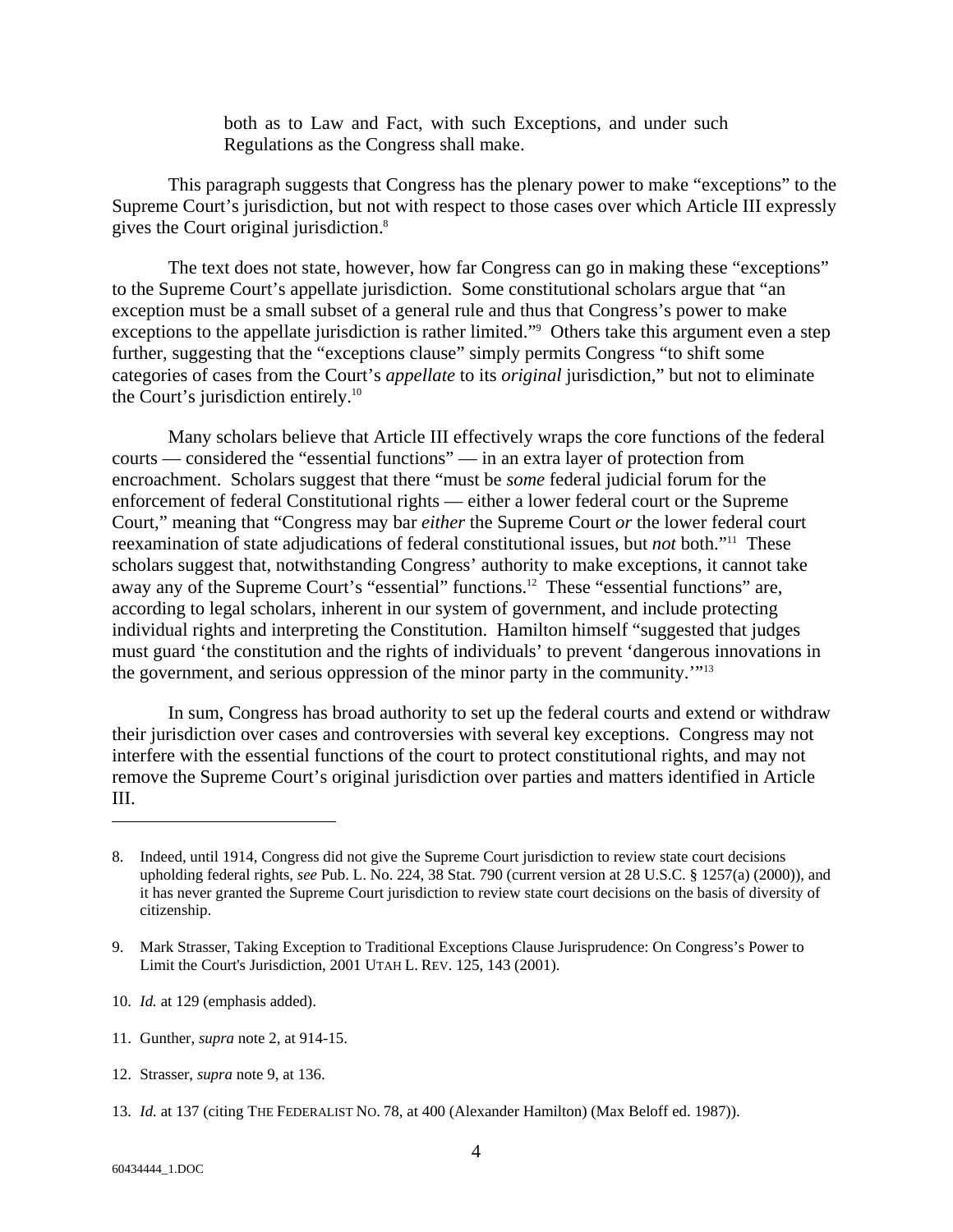## **B. Constitutional and Historical Bases to Protect Federal Court Jurisdiction**

The constitutional structure contains provisions that many scholars argue would be meaningless without the ability to seek redress in federal court. Additionally, scholars suggest that beyond the explicit rights afforded in the Constitution, and the implicit rights identified by the courts, there is a history of the federal courts' involvement in certain matters that must be respected.

First, the Equal Protection Clause of the Fourteenth Amendment could be read to require that Congress have, at a minimum, a rational basis for allowing some litigants to seek redress in federal court and not others. In other words, Congress cannot discriminate against certain types of litigants by taking jurisdiction away from the courts to hear the litigants' claims. Legal scholars have reasoned, in fact, that "Congress cannot single out constitutional issues and exclude them from federal court jurisdiction without a sufficient reason, and hostility to the substantive rights at issue is not a sufficient reason."<sup>14</sup>

Second, the Due Process Clauses of the Fifth and Fourteenth Amendments may also restrict Congress' authority to enact "court stripping" legislation. Some argue that these due process rights, at their most basic level, "assure access to some judicial forum in many circumstances."15 Others have argued, however, that it is not necessarily the case that litigants must have access to a *federal* forum for due process to be satisfied; a state court forum may suffice.<sup>16</sup>

Third, the structure of the Constitution itself, with the system of checks and balances and the independence of the judiciary, poses a further constraint on the power of Congress vis á vis the federal courts. If Congress may enact a law and then immunize it from judicial review, the ability of the courts to act as a check on congressional power would be fundamentally eviscerated.17 Further, key to the system of checks and balances created by the Framers is the notion of three *independent* and *co-equal* branches of government. Judicial independence would be seriously compromised if federal judges were to become hesitant either to strike down congressional enactments — even those that clearly run afoul of constitutional protections — or to render politically unpopular rulings compelled by the Constitution, on the ground that such decisions may result in further reductions in federal court jurisdiction.

The Framers of our Constitution envisioned judicial independence as an important restraint on congressional power. As described by one scholar:

<sup>14.</sup> Brilmayer & Underhill, note 5, *supra*, at 822.

<sup>15.</sup> Gunther, note 2, *supra*, at 915.

<sup>16.</sup> *See id. Compare* Martin H. Redish, *Constitutional Limitations on Congressional Power to Control Federal Jurisdiction: A Reaction to Professor Sager*, 77 NW. U. L. REV. 143, 164-66 (1982) (state courts may lack a certain amount of judicial independence required of due process because the judges do not have the same independence safeguards provided for federal judges by Article III).

<sup>17.</sup> *Cooper v. Aaron*, 358 U.S. 1, 18 (1958) (explaining that it is a "permanent and indispensable feature of our constitutional system" that "the federal judiciary is supreme in the exposition of the law of the Constitution").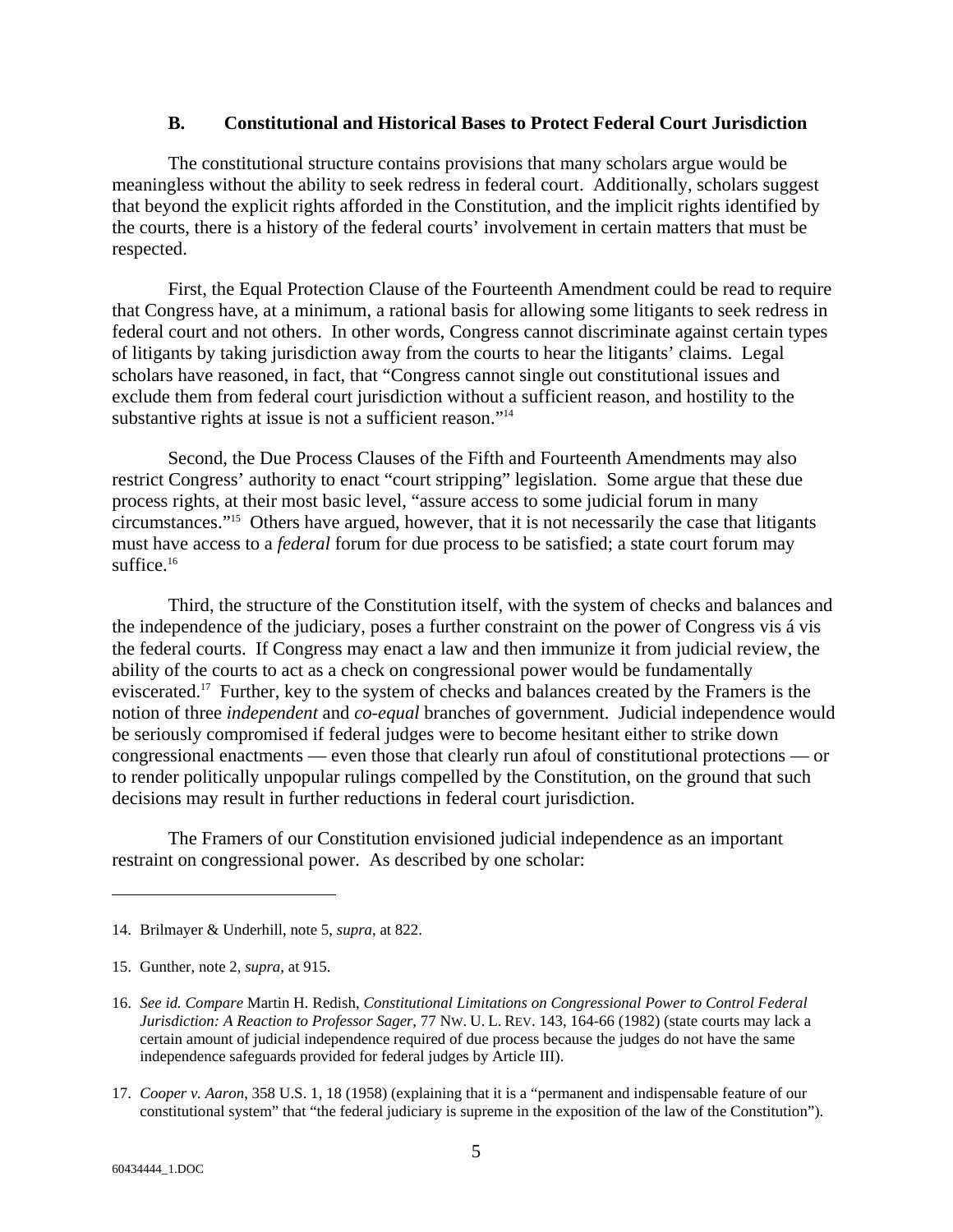In *The Federalist Nos. 78 and 79*, Hamilton focused on the need to assure judicial independence. Arguing that the judiciary was "the weakest of the three departments of power," possessing neither the powers of the legislature to control the purse nor the enforcement authority of the Executive ("the sword of the community"), Hamilton asserted "that all possible care is requisite to enable it to defend itself against their attacks." He then proceeded to argue that complete independence of the judiciary was necessary, since that department exercised the check of judicial review on the other branches of government, and "the courts of justice are to be considered as the bulwarks of a limited constitution against legislative encroachments."18

The judicial "check" envisioned by the Framers would be vitiated if Congress could simply, on a political whim, abolish the courts' jurisdiction as it sees fit.

The legendary "switch in time that saved nine" is a classic example of the dangers posed to the independence of our judiciary when the political branches attempt to influence judicial decisions — even by means that do not run afoul of any express provision of Article III. In 1937, after the conservative Supreme Court had issued a series of decisions striking down New Deal legislation, President Franklin D. Roosevelt introduced and promoted a bill to pack the Court with additional justices who would be sympathetic to the New Deal. Less than two months after the introduction of this "court packing" bill, the Supreme Court decided *West Coast Hotel Co. v. Parrish*, which declined to overturn the Washington State minimum wage law,<sup>19</sup> giving the appearance that conservative Justice Owen J. Roberts had switched his vote to join the "liberal wing" of the Court consisting of Chief Justice Charles Evans Hughes, Justices Louis Brandeis, Benjamin N. Cardozo and Harlan Fiske Stone. This "switch in time" — along with the resignation of conservative Justice Willis Van Devanter — contributed to the ultimate defeat of the court packing bill in Congress, thus saving "the nine" justices of the Supreme Court.

Significantly, only historical practice — not the Constitution's text — established the number of Supreme Court justices, and no provision of the Constitution expressly prohibited Roosevelt's court packing legislation. But the assault on the independence of the judiciary was no less significant.<sup>20</sup> Indeed, legal scholars have suggested that the sanctity of federal court

20. The Senate Judiciary Committee made the following observation in its consideration of the court packing bill:

l

<sup>18.</sup> Robert N. Clinton, A Mandatory View of Federal Court Jurisdiction: A Guided Quest for the Original Understanding of Article III, 132 U. PA. L. REV. 741, 832 (1984) (footnotes omitted).

<sup>19. 300</sup> U.S. 379, 400 (1937).

Courts and the judges thereof should be free from a subservient attitude of mind, and this must be true whether a question of constitutional construction or one of popular activity is involved. If the court of last resort is to be made to respond to a prevalent sentiment of a current hour, politically imposed, that Court must ultimately become subservient to the pressure of public opinion of the hour, which might at the moment embrace mob passion abhorrent to a more calm, lasting consideration.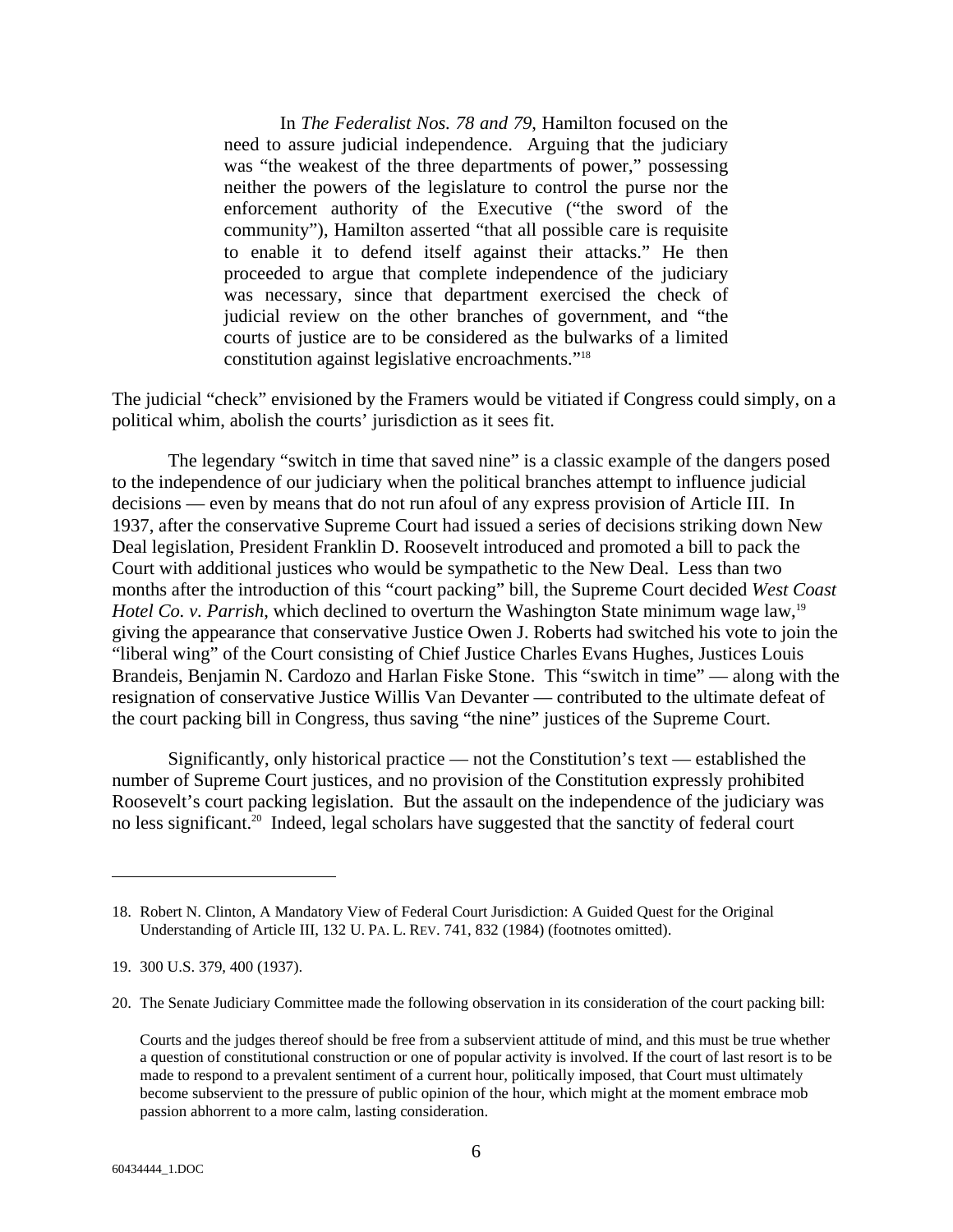jurisdiction over cases involving individual rights and liberties and other matters is rooted not only in the Constitution, but also in our country's history and tradition.

# **II. Recent Legislation Restricting Federal Court Jurisdiction**

Congress has a long history of enacting legislation dictating the confines of federal court jurisdiction. As early as 1867, Congress repealed the "1867 Act" that formed the basis of a Civil War detention case that was then pending in the Supreme Court. The Supreme Court allowed this congressional assault on its own jurisdiction, holding that the Court could no longer decide the pending case before it.<sup>21</sup> The second major pre-modern piece of court stripping legislation was the Norris-LaGuardia Act — Roosevelt-era labor legislation limiting the lower federal courts' power to issue injunctions in labor dispute cases.<sup>22</sup>

In recent decades, however, congressional court stripping efforts have gained momentum and signal an increasing trend to limit: (1) the independence of the judiciary; (2) the cases that the federal courts can review; and (3) in some instances, the standard of review. Court stripping legislation seems to be propelled by a dissatisfaction on the part of Congress with federal court opinions. In 1996 alone, for example, Congress passed three legislative proposals aimed at curtailing the jurisdiction of the federal courts: the Prison Litigation Reform Act (which limits remedies judges can provide in civil suits over prison conditions); the Antiterrorism and Effective Death Penalty Act (which limits federal court jurisdiction in habeas corpus suits); and the Illegal Immigration Reform and Immigrant Responsibility Act (which limits the role of federal courts in reviewing decisions involving, among other things, deportation).<sup>23</sup> Federal courts have upheld all three acts.<sup>24</sup>

22. *See Lauf v. E. G. Shinner & Co.*, 303 U.S. 323, 329-30 (1938) (holding the lower court lacked jurisdiction to issue injunction because it failed to make the requisite findings under the Norris-LaGuardia Act).

Mary Murphy Schroeder, Chief Judge, Ninth Circuit Court of Appeals, *The Ninth Circuit and Judicial Independence: It Can't Be Politics as Usual*, William H. Pedrick Lecture at the Arizona State University College of Law (Mar. 2, 2005), *in* 37 ARIZ. ST. L.J. 1, 5 (2005) (quoting *Reorganization of the Federal Judiciary*, S. REP. NO. 75-711, at 15 (1937)).

<sup>21.</sup> *Ex parte McCardle*, 74 U.S. (7 Wall.) 506, 514-515 (1869) ("[W]hen an act of the legislature is repealed, it must be considered, except as to transactions past and closed, as if it never existed. And the effect of repealing acts upon suits under acts repealed, has been determined by the adjudications of this court . . . . no judgment [can] be rendered in a suit after the repeal of the act under which it was brought and prosecuted." (internal quotation marks omitted)).

<sup>23.</sup> Prison Litigation Reform Act of 1995, Pub. L. No. 104-134, 110 Stat. 1321-66 (1996) (codified as amended in scattered titles and sections of the U.S.C.); *see also* H.R. 3019, 104th Cong. § 3626 (2d Sess. 1996) (enacted); Antiterrorism and Effective Death Penalty Act of 1996, Pub. L. No. 104-132, 110 Stat. 1214 (1996) (relevant portions codified as amended in 28 U.S.C. §§ 2261-2266 (2000)); Illegal Immigration Reform and Immigrant Responsibility Act of 1996, Pub L. 104-208, 110 Stat. 3009-546 (1996) (codified as amended in various titles and sections of the U.S.C.).

<sup>24.</sup> *See Felker v. Turpin*, 518 U.S. 651, 658 (1996) (Antiterrorism and Effective Death Penalty Act); *Garcia v. Att'y Gen. of the United States*, 329 F.3d 1217, 1222-24 (11th Cir. 2003) (Illegal Immigration Reform and Immigrant Responsibility Act); *Napier v. Preslicka*, 314 F.3d 528, 530-34 (11th Cir. 2002) (Prison Litigation Reform Act).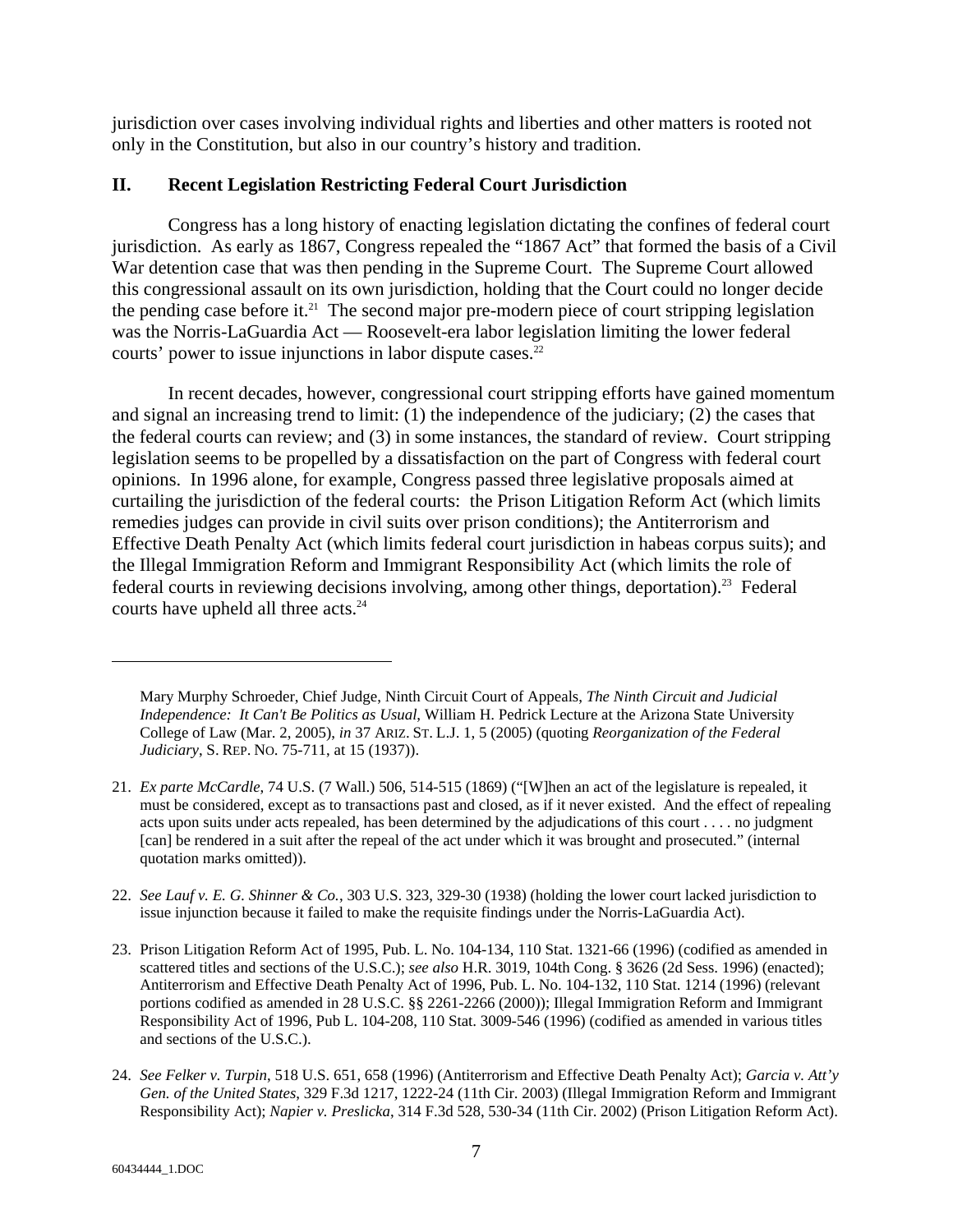Congress continues to consider and pass legislation that would limit the power and jurisdiction of the Supreme Court and the lower federal courts and, in some cases, abolish well established jurisprudence. The following are recent examples of the significant changes in federal jurisdiction (and the power and role of the courts) that Congress is considering or has adopted into law.

First, Congress has proposed reversing Supreme Court decisions.The Congressional Accountability for Judicial Activism Act of 2005 would grant Congress the power to reverse future Supreme Court rulings concerning the constitutionality of a Congressional Act by a twothirds vote.<sup>25</sup> This would reverse the centuries old bedrock of our judicial system — articulated by the Supreme Court over two hundred years ago in *Marbury v. Madison*<sup>26</sup> — that "[i]t is emphatically the province and duty of the judicial department to say what the law is."

Second, Congress has sought to divest the federal courts of jurisdiction over constitutional claims.The Pledge Protection Act — which was passed by the full House in 2004 and reintroduced in 2005 — would strip all the federal courts of their jurisdiction to decide constitutional challenges to the "under God" clause of the Pledge of Allegiance.<sup>27</sup> Similarly, the Constitution Restoration Act of 2005 ("2005 Restoration Act") would prohibit the Supreme Court and other federal courts from exercising jurisdiction over any matter in which relief is sought against any government, entity, or officer for the acknowledgement of God as the sovereign source of law, liberty, or government.<sup>28</sup>

<sup>25.</sup> Congressional Accountability for Judicial Activism Act of 2004, H.R. 3920, 108th Cong. § 2 (2d Sess. 2004).

<sup>26. 5</sup> U.S. (1 Cranch) 137, 177 (1803).

<sup>27.</sup> Pledge Protection Act of 2005, H.R. 2389, 109th Cong. (2d. Sess. 2005); S. 1046, 109th Cong. (2d. Sess. 2005). The bill was introduced in express response to a high-profile decision of the United States Court of Appeals for the Ninth Circuit, *Newdow v. U. S. Cong.*, 292 F.3d 597, 612 (9th Cir. 2002), where the Court of Appeals held that a school district's requirement that students recite the phrase "under God" in the Pledge of Allegiance violated the Establishment Clause of the First Amendment. When the case reached the Supreme Court, the Court refused to decide the merits—holding that the plaintiff lacked standing. *Elk Grove Unified Sch. Dist. v. Newdow*, 542 U.S. 1, 5 (2004). Thus, the Supreme Court left open the possibility that a plaintiff with proper standing could bring a similar action in the future. The Pledge Protection Act is an attempt by Congress to close that door by divesting the federal courts from entertaining future cases on the issue, thereby precluding the federal courts—including the Supreme Court—from reviewing this specific issue within the context of the Establishment Clause of First Amendment.

<sup>28.</sup> Constitution Restoration Act of 2005, H.R. 1070, 109th Cong. § 101 (1st Sess. 2005); S. 520, 109th Cong. § 101 (1st Sess. 2005). The 2005 Restoration Act also contains a provision intended to negate previous federal court decisions on issues that the Act removes from the scope of federal court jurisdiction. H.R. 1070, 109th Cong. § 301 (1st Sess. 2005); S.520 109th Cong. § 301 (1st Sess. 2005). This bill, if passed, would have literally wiped scores of federal cases off the books and would preclude the courts from ruling on the scope of the First Amendment. For example, the 2005 Restoration Act—if it had been the law in 2004—would have prevented the federal courts from ruling on Alabama's then-Chief Judge Roy Moore's right to display a two-ton monument of the Ten Commandments at his courthouse. If passed today, it would negate any prior decision in that case and in others. The 2005 Restoration Act was introduced by Senator Richard Shelby and Congressman Robert Aderholt, both of Alabama.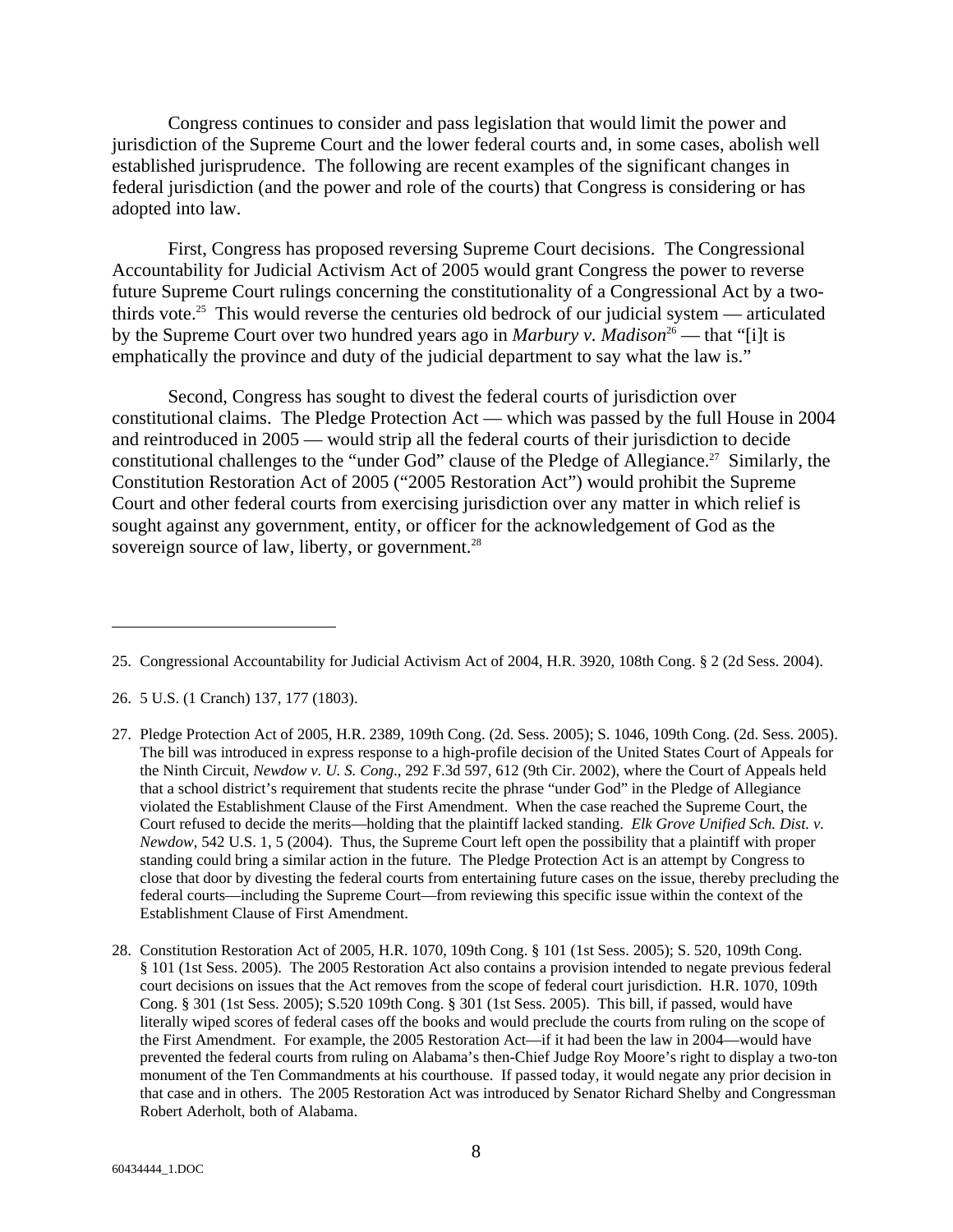Third, Congress has proposed limiting the dicta and decisions that the federal courts may rely on. Section 201 of the 2005 Restoration Act would limit the federal courts' ability to use international materials in interpreting the Constitution.29 If adopted, this Act would prohibit all courts from relying on any foreign law sources, including foreign laws, international conventions, European court rulings, etc. (other than old English common law sources), in interpreting the Constitution.<sup>30</sup> Federal judges who choose to rely upon foreign sources in their decisions would be subject to discipline.

Fourth, Congress has sought to preclude judicial review of specific issues and particular laws. The Marriage Protection Act — which was passed by the House in 2004 and reintroduced in 2005 — would strip the federal courts of the power to require states to recognize same-sex marriages entered into in other states.<sup>31</sup> The legislation proposes an amendment to the Defense of Marriage Act ("DOMA")<sup>32</sup> to prevent the application of the "full faith and credit" doctrine to state court judgments recognizing same-sex marriages. DOMA essentially says that each state may decide on its own whether to recognize same-sex marriage. Yet, not only would the Marriage Protection Act strip the federal courts of their jurisdiction over DOMA-related questions, it would also divest all federal courts of their jurisdiction to decide on the constitutionality of the Marriage Protection Act itself. Thus, the proposed legislation would not only strip the federal courts of their jurisdiction over a particular subject, but would insulate the court stripping legislation itself from Constitutional scrutiny in the federal courts.

Fifth, Congress has attempted to prevent particular individuals from accessing the federal courts to seek relief.The Detainee Treatment Act of 2005 ("DTA") became law in December 2005.33 The DTA amended the federal habeas statue, 28 U.S.C. § 2241(e), to limit the courts' ability to enforce that proscription, providing that "no court, justice or judge shall have jurisdiction to hear or consider" applications for habeas corpus or other actions against the United States brought by aliens detained at Guantanamo Bay. $34$  The DTA also conferred exclusive jurisdiction in the United States Court of Appeals for the District of Columbia to review final decisions of the Combatant Status Review Tribunals ("CSRT"), which classify detainees as enemy combatants. Consequently, all jurisdiction was withdrawn from the federal district and other appellate courts, allowing detainees to challenge only their "status determination" (*i.e.*, as "enemy combatants") or their conviction of a war crime. The DTA left no route whatsoever for: (a) challenges to the military tribunals themselves (*e.g.,* that their procedures or mere existence violate U.S. law); (b) habeas petitions by detainees not yet classified or tried by the government (*e.g*., if a detainee is never put before the military tribunal,

- 33. Pub. L. No. 109-148, 119 Stat. 2739 (2005).
- 34. S.1042, Am. 2524, at 3(D), 151 CONG. REC. S.12771-72 (daily ed. Nov. 14, 2005) (enacted) (proposing amendment to 28 U.S.C. § 2241).

<sup>29.</sup> *See* H.R. 1070, 109th Cong. § 201 (1st Sess. 2005); S.520 109th Cong. § 201 (1st Sess. 2005).

<sup>30.</sup> See id.

<sup>31.</sup> H.R. 724, 110 Cong. (1st Sess. 2007) (proposing amendment to 28 U.S.C. § 1632).

<sup>32. 28</sup> U.S.C. § 1738C (2000).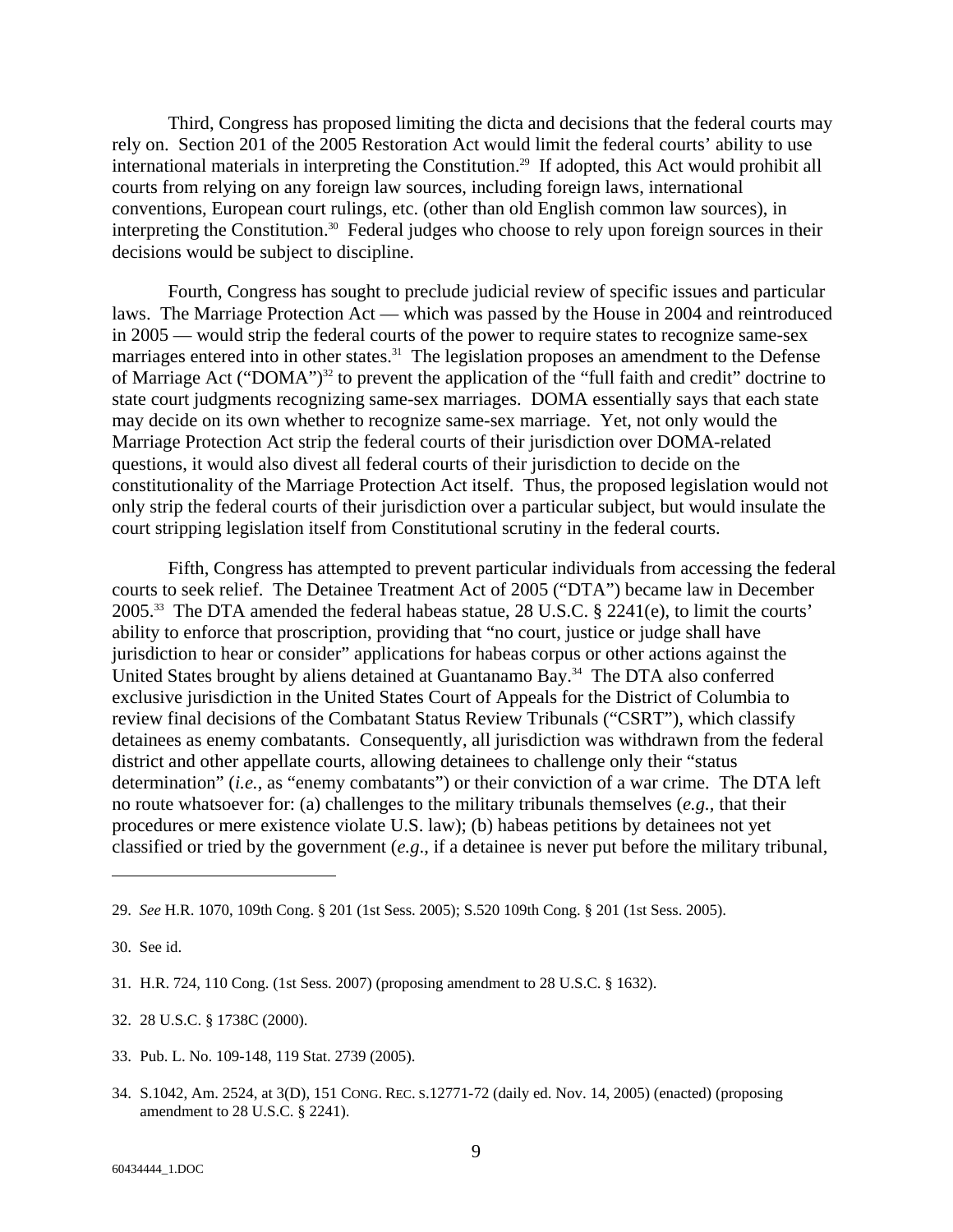he can never reach the D.C. Circuit, thereby allowing the government to unilaterally keep specific individuals out of the courts entirely); or (c) court challenges by detainees who claim mistreatment.

On June 29, 2006, the Supreme Court reviewed the constitutionality of the DTA in Hamdan v. Rumsfeld.<sup>35</sup> The Court held that the DTA's habeas stripping provisions did not apply to cases pending at the time the DTA was enacted.<sup>36</sup> It also invalidated the military tribunals, finding that while the President could convene military commissions where justified under the Constitution and laws, the military commissions established to try Hamdan were violative of the Uniform Code of Military Justice, the American common law of war, and all four 1949 Geneva Conventions.<sup>37</sup> As the concurring justices noted, the Court's decision sent the clear message that in enacting the DTA, Congress did not issue the Executive a "blank check" regarding military commissions, but "[n]othing prevents the President from returning to Congress to seek the authority he believes necessary."38

At the Court's invitation, the President and Congress promptly revisited the issue of military commissions. In response to *Hamdan*, Congress passed and the President signed into law on October 17, 2006, the Military Commissions Act of 2006 ("MCA"),<sup>39</sup> which expressly grants the President authority to prosecute terror suspects by military tribunal.<sup>40</sup> It also amended Section 2241 of the habeas corpus statute to eliminate the federal courts' jurisdiction over any petition or action filed by a detained alien who has been designated or is awaiting designation as an enemy combatant.<sup>41</sup> Congress expressly provided that the MCA "shall apply to all cases" without exception, pending on or after the date enactment."<sup>42</sup> In enacting the MCA, Congress made no secret that one of its primary purposes was to overrule *Hamdan* and strip the federal courts of their jurisdiction over pending Guantanamo detainee habeas corpus petitions. Senator Graham acknowledged this motive when he stated: "[t]he only reason we are here is because of the Hamdan decision [which] did not apply to the [DTA] retroactively, so we have about 200 and some habeas cases left unattended and we are going to attend to them now."<sup>43</sup>

l

37. *Id*. at 2775, 2786.

41. MCA § 7(a).

<sup>35. 548</sup> U.S. 557, 126 S. Ct. 2749 (2006).

<sup>36</sup>*. Id*. at 2769.

<sup>38.</sup> *Id.* at 2799 (Breyer, J., concurring).

<sup>39.</sup> Pub. L. No. 109-366, 120 Stat. 2600 (2006).

<sup>40.</sup> Edward Babayan, *Legislative Watch*, 14 NO. 1 HUM. RTS. BRIEF 48, 48 (2006).

<sup>42.</sup> MCA § 7(b).

<sup>43. 152</sup> CONG. REC. S10354, 10367 (daily ed. Sept. 28, 2006) (statement of Sen. Graham).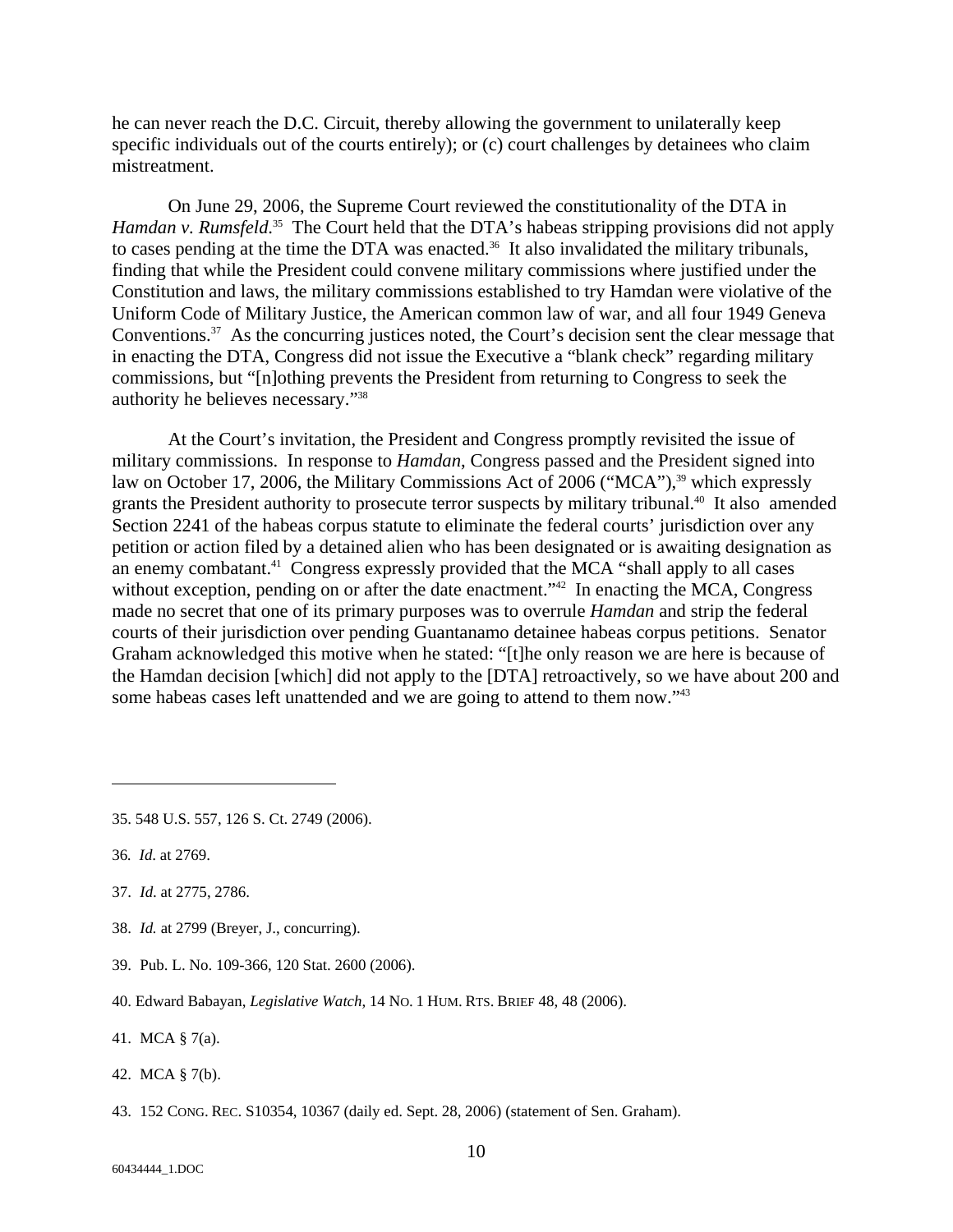On June 12, 2008, in *Boumediene v. Bush*, the Supreme Court invalidated the habeas stripping provisions of the MCA as an unconstitutional suspension of the writ of habeas corpus.<sup>44</sup> *Boumediene* held that non-citizens detained as enemy combatants at Guantanamo have the right to challenge their detentions under the Suspension Clause and that the procedures established under the DTA for review of CSRT enemy combatant determinations were an inadequate habeas substitute, thereby rendering Section 7 of the MCA unconstitutional.<sup>45</sup> The Court made clear from the onset that its analysis was grounded in separation-of-powers and checks and balances principles, stating: "in our own system, the suspension clause is designed to protect against cyclical abuses" of the writ by the political branches, and "ensures that, except during periods of formal suspension, the Judiciary will have a time-tested device, the writ, to maintain the delicate balance of governance that is itself the surest safeguard of liberty."46

The Court fashioned a three-factor test to determine whether the constitutional privilege of habeas corpus reached abroad to Guantanamo detainees: (1) "the citizenship and status of the detainee and the adequacy of the process through which that status determination was made;" (2) "the nature of the sites where apprehension and then detention took place;" and (3) "the practical obstacles inherent in resolving the prisoner's entitlement to the writ.<sup>5,47</sup> Applying this test, the

- 45. *Boumediene*, 128 S. Ct. at 2275. Note, however, a discrepancy exists as to whether *Boumediene* held that MCA § 7 in its entirety was unconstitutional or only as it relates to the ability of detainees to challenge the legality of their detention. Judge Hogan recently held in *Latif v. Gates* that Section of the MCA §7(a)(2) remains valid to strip federal courts' jurisdiction over detainees' claims relating to aspects of detention, transfer, treatment, trial, or conditions of confinement. Hogan reasoned that *Boumediene* stated explicitly: '[W]e need not discuss the reach of the writ with respect to claims of unlawful conditions of treatment or confinement.' *Latif v. Gates*, No. 04-cv-1254 (D. D.C. Sept. 22, 2008) (ordering denying an emergency motion to compel access to medical records). At this time, the *Latif* decision has not been appealed.
- 46. *Boumediene*, 128 S. Ct. at 2247 (internal citations and quotations omitted).

<sup>44.</sup> *Boumediene v. Bush*, 128 S. Ct. 2229, 2274 (2008). In February 2007, the D.C. Circuit Court of Appeals held that the MCA required dismissal of 63 pending habeas corpus petitions of Guantánamo detainees, reasoning that the Suspension Clause did not deprive Congress of the power to deny habeas corpus to the detainees because, as aliens detained outside the sovereign territory of the United States, those individuals do not have a constitutional right to habeas corpus or, indeed, any other constitutional rights. On April 2, 2007, the U.S. Supreme Court denied certiorari in *Boumediene*, leaving the DTA and MCA in full effect, but the Court subsequently vacated that denial and granted rehearing. *See Boumediene v. Bush*, 476 F.3d 981, 989-94 (D.C. Cir.), *cert. denied*, 127 S. Ct. 1478 (2007), *order vacated & reh'g granted*, 127 S. Ct. 3078 (2007). This development was quite surprising, as the Court rarely grants such motions for reconsideration. In fact, some experts of Supreme Court procedure said they knew of no similar reversal by the court in decades. William Glaberson, *In Shift, Justices Agree to Review Detainees' Case*, N.Y. TIMES, June 30, 2007, *available at* **http://www.nytimes.com/2007/06/30/washington/30scotus.html**.

<sup>47.</sup> *Id.* at 2259*.* In reaching its decision, the Court rejected the Government's sovereignty-based habeas test, noting it would create serious separation-of-powers problems. A review of Guantanamo's history showed that the United States had maintained "plenary control" over the island since the end of the Spanish-American War in 1898. The Government argued habeas did not extend to Guantanamo because "the United States disclaimed sovereignty in the formal sense of the word." Nevertheless, the Court said: "[t]o hold the political branches have the power to switch the Constitution on or off at will …would permit a striking anomaly in our tripartite system of government, leading to a regime in which Congress and the President, not this Court, say 'what the law is.'" The Court concluded that "questions of extraterritoriality turn on objective factors and practical concerns, not formalism." *Id*. at 2258-59.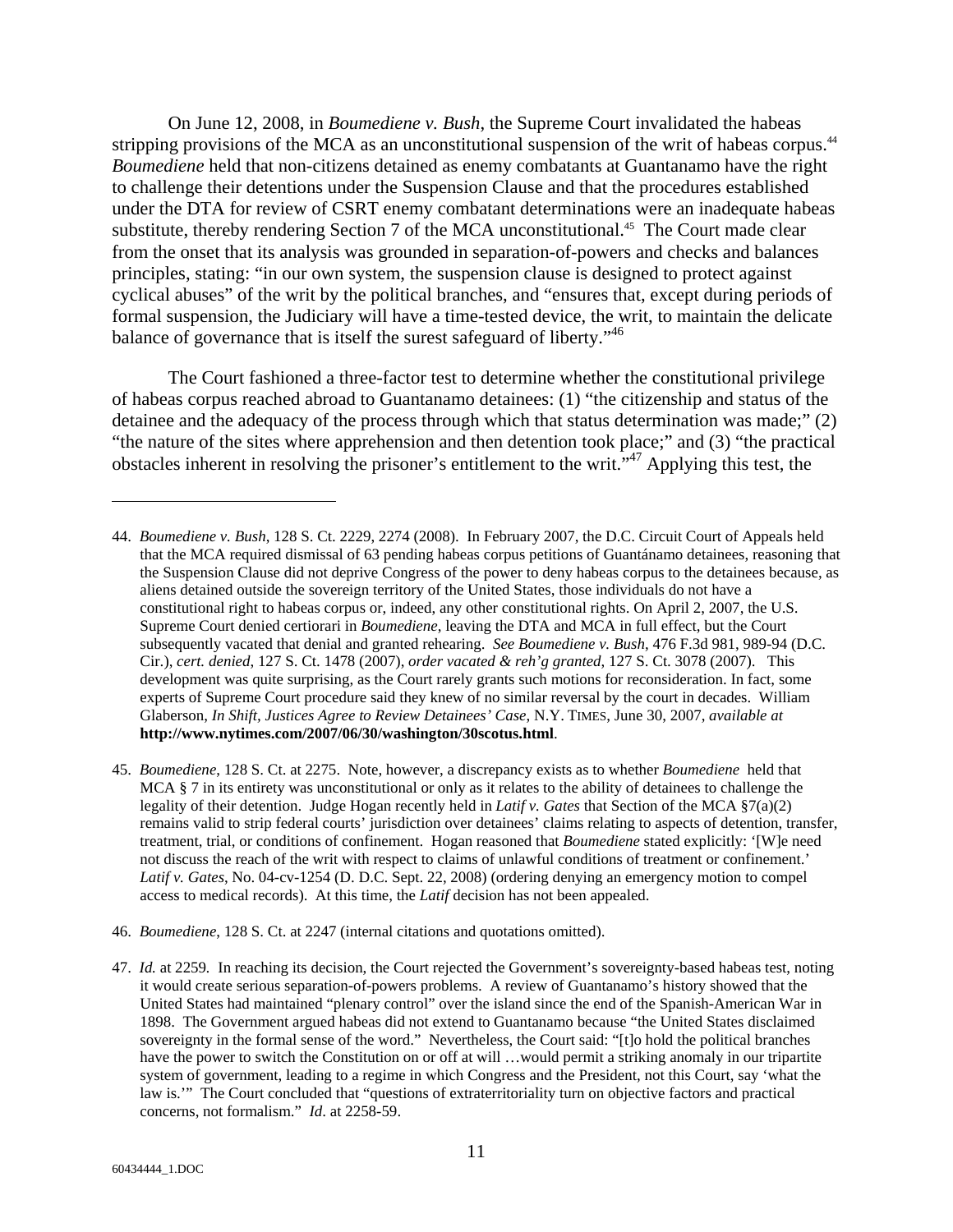Court held that petitioners were entitled to the writ because: (1) the detainees' status was in controversy, and the CSRTs used to classify them fell "well short of the procedures and adversarial mechanisms that would eliminate the need for habeas corpus review," (2) the place of detention was "[i]n every practical sense . . . not abroad" because of the Government's indefinite, exclusive and plenary authority over Guantanamo, and (3) the "Government present[ed] no credible arguments that the military mission at Guantanamo would be compromised if habeas corpus courts had jurisdiction to hear the detainees' claims."48

The Court then analyzed whether the DTA constituted an adequate and effective habeas substitute.<sup>49</sup> It established that for the writ to be effective in this case, the reviewing court must have the power to correct the CSRT's errors, including some ability to assess the sufficiency of the Government's evidence as well as the authority to admit and consider relevant exculpatory evidence not introduced during the CSRT.<sup>50</sup> Since the DTA failed to allow the Court of Appeals to admit and consider previously unavailable exculpatory evidence, the DTA's review of the CSRT was constitutionally inadequate.<sup>51</sup> Therefore, the Court deemed Section 7 of the MCA an unconstitutional suspension of the writ. $52$ 

### **III. Evaluating Legislation that Takes Away Federal Court Jurisdiction**

Changing the jurisdiction of the federal courts affects the balance of power among the different branches of government. By its very nature, such action should be done through a contemplative process. Congress should, as part of that process, consider a series of questions about any proposal that would limit the federal courts' jurisdiction, discretion or authority, and adopt only those measures that satisfy a strict set of criteria.

First, Congress should determine what kinds of cases or controversies the proposed legislation would affect. If the legislation would affect litigants seeking redress for a violation of a right that is spelled out in the Constitution, then this action would likely interfere with the essential functions of the federal courts and exceed Congress' authority under Article III of the

<sup>48.</sup> *Id*. at 2260-61.

<sup>49.</sup> *Id.* at 2262.

<sup>50.</sup> *Id.* at 2270.The Court found that CSRTs' deficiencies constrained the detainee's ability to rebut the Government's enemy combatant assertion, such as the lack of counsel, limited means to find or present evidence to challenge the Government's case, being unaware of the most critical allegations underlying his detention, and, because of limitless admissibility of hearsay, only a "theoretical" opportunity to confront witnesses against him. However, "even when all the parties involved in this process act with diligence and in good faith, there is considerable risk of error in the tribunal's findings of fact … [a]nd given that the consequence of error may be detention of persons for the duration of the hostilities that may last a generation or more, this is a risk too significant to ignore." *Id*. at 2269-2270.

<sup>51.</sup> *Id.* at 2273-74.

<sup>52.</sup> *Id.* at 2274.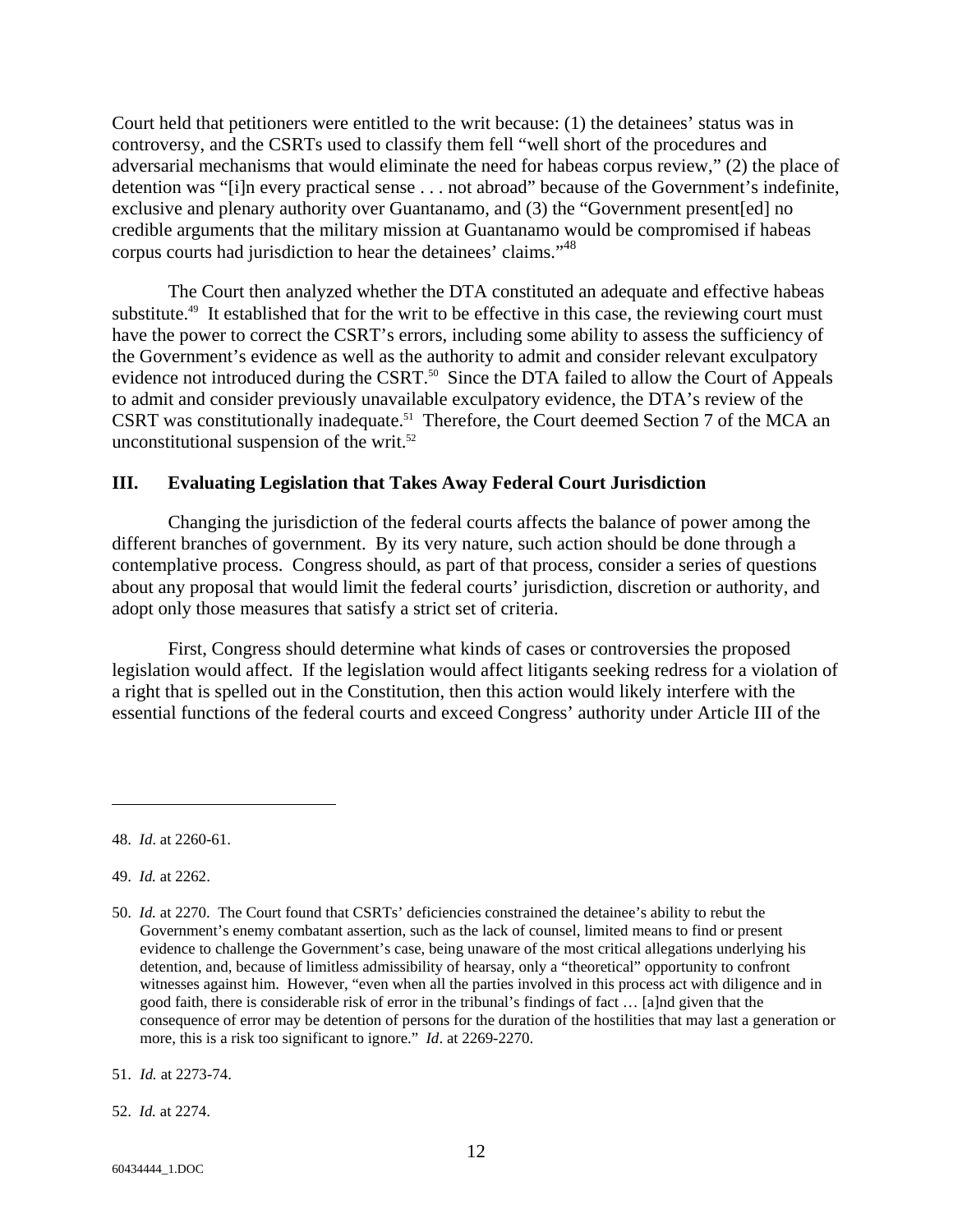Constitution.53 The Pledge Protection Act's effort to eliminate jurisdiction over one type of First Amendment claim is the type of legislation that would seem to run afoul of this principle.<sup>54</sup>

Furthermore, if legislation would affect litigants seeking protection of constitutional rights identified by the courts, then Congress should, at a minimum, ensure that litigants are able to redress the violation in an appropriate forum, preferably a federal court.55 In *Boumediene*, the Supreme Court found that the MCA denied litigants access to a proper forum to protect against being held in custody by the federal government in violation of their constitutional rights.<sup>56</sup> In order for the MCA to constitutionally avoid the Suspension Clause, Congress had to provide an adequate substitute procedure for habeas corpus.57 In addition, *Boumediene* instructs that when Congress seeks to enact jurisdiction-stripping legislation, it should include a savings clause or some security mechanism to ensure that the traditional protections are available if the alternative process proved inadequate or ineffective.<sup>58</sup>

When Congress considers legislation that would restrict a group of litigants from seeking redress of a statutorily created right, the threshold is lower, but Congress should still ensure that litigants have a mechanism to enforce the statutory right.<sup>59</sup> Additionally, there should be a rationale for singling out a group of litigants.<sup>60</sup>

<sup>53.</sup> *See*, *e.g.*, *City of Boerne v. Flores*, 521 U.S. 507 (1997) (holding that authority to pronounce constitutional law lies exclusively with the judicial branch of the federal government, which possesses "'the duty to say what the law is'") (citing *Marbury v. Madison*, 5 U.S. (1 Cranch) 137, 177 (1803)); *Cooper v. Aaron*, 358 U.S. 1, 18 (1958) (affirming that the federal judiciary must be "supreme in the exposition of the law of the Constitution"); Robert C. Post & Reva B. Siegel*, Legislative Constitutionalism and Section Five Power: Policentric Interpretation of the Family and Medical Leave Act*, 112 YALE L.J. 1943, 1946 (2003) (reviewing Rehnquist Court decisions striking down legislation under Section 5 of the Fourteenth Amendment by which Congress sought to implement its own interpretation of the Constitution); *see also* Strasser, *supra* note 9, at 136.

<sup>54.</sup> *See* p. 8 and note 27, *supra*.

<sup>55.</sup> *See Bartlett v. Bowen*, 816 F.2d 695, 703 (D.C. Cir. 1987) (stating that a statutory provision that precludes *all* judicial review of constitutional issues deprives an individual of an independent forum for the adjudication of a claim of constitutional right and would undoubtedly be an infringement of due process (citing MARTIN H. REDISH, FEDERAL JURISDICTION: TENSIONS IN THE ALLOCATION OF JUDICIAL POWER 27 (1980))).

<sup>56.</sup> *Boumediene*, 128 S. Ct at 2274.

<sup>57.</sup> *Boumediene* at 2262. The Court did not offer a comprehensive summary of the requisites for an effective habeas substitute, but it declared certain guarantees uncontroversial, i.e., the "meaningful opportunity" for a prisoner to demonstrate he is being held unlawfully. In addition, it recognized that the considerable deference owed to judgments of a court of record is not appropriate in circumstances of detention by executive order, but an effective writ did not require that "habeas proceedings . . . resemble a criminal trial even when detention is by executive order." *Id.* at 2266, 2269.

<sup>58.</sup> *Id*. at 2264-65 ("[In] the two leading cases addressing habeas substitutes. . . the statutes at issue had a savings clause, providing that the writ of habeas corpus would be available if the alternative process proved inadequate or ineffective. The Court placed explicit reliance upon these provisions in upholding the statutes against constitutional challenges.") (internal citations omitted)).

<sup>59.</sup> *See Battaglia v. Gen. Motors Corp.*, 169 F.2d 254, 257 (2d Cir. 1948) (finding that a complete denial of a judicial forum to adjudicate the rights granted by the Portal-to-Portal Act was a violation of due process and that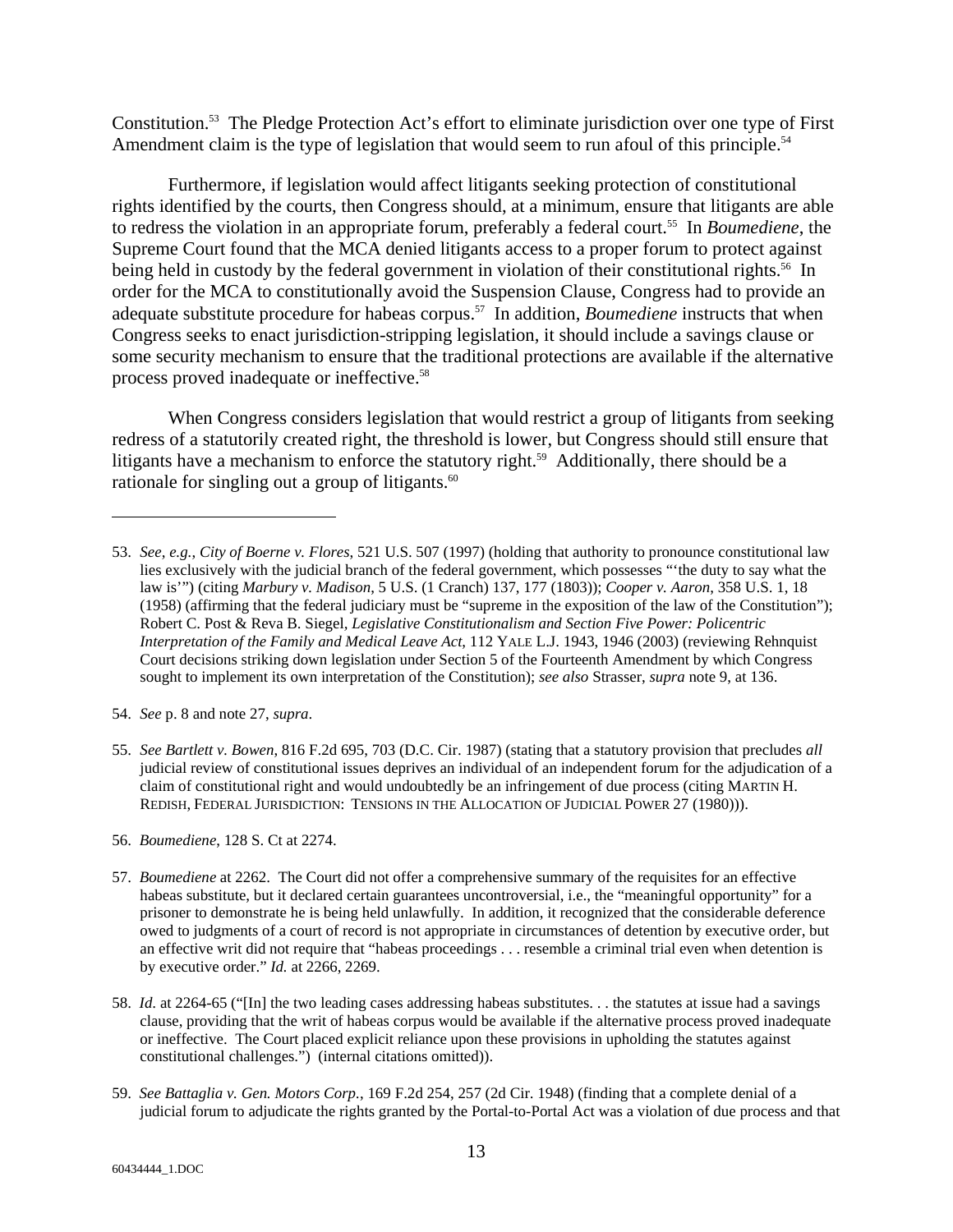Second, to avoid disrupting the system of checks and balances in the Constitution, Congress should consider whether its law would prevent the courts from interpreting federal law or serving as the final arbiter on the constitutionality of a law. The concept that the federal courts — and the Supreme Court in particular — should be the "ultimate interpreter" of constitutional protections is a concept almost as old as the Constitution itself. $61$  If federal courts are prohibited from deciding select federal law and constitutional issues, the "certainty and definition that come from nationwide uniformity of decision" will be forfeited.<sup>62</sup> A prohibition on the federal courts' interpretation of federal laws and their constitutionality may result in the interpretive responsibility falling primarily to state courts, with the potential outcome of multiple conflicting constitutional interpretations without a definitive federal resolution.<sup>63</sup> State courts and legislative bodies are arguably in the position to reflect contemporary societal views on federal questions; however, the Constitution's safeguard of checks and balances anticipates dialogue between the legislative and judicial branches, and legislation that strips jurisdiction from the judiciary is "a peculiar way to carry on any sort of dialogue."64

Third, Congress should assess whether the proposed law would remove the courts from acting on matters where the courts have historically played a significant role.<sup>65</sup> "At the absolute minimum, the Suspension Clause protects the writ as it existed in 1789" and "[a]t its historical

- 60. *See Lindsey v. Normet*, 405 U.S. 56, 77 (1972) (stating that access to judicial relief "cannot be granted to some litigants and capriciously or arbitrarily denied to others without violating the Equal Protection Clause.").
- 61. *See Powell v. McCormack*, 395 U.S. 486, 549 (1969) (citing *Marbury v. Madison*, 5 U.S. (1 Cranch) 137 (1803)).
- 62. *See Glidden Co. v. Zdanok*, 370 U.S. 530, 560 (1962). James Madison in 1832 also commented on the importance of uniformity in the interpretation of federal law, observing that "anarchy & disunion could be prevented" chiefly through the preservation of the federal judiciary's controlling interpretations of federal law. James Madison, *The Writings of James Madison, comprising his Public Papers and his Private Correspondence, including his numerous letters and documents now for the first time printed*, vol. 9 (1819- 1836) (Gaillard Hunt ed., New York: G.P. Putnam's Sons 1900) (1910), http://oll.libertyfund.org/index.php?option=com\_staticxt&staticfile=show.php%3Ftitle=1940&chapter=119370 &layout=html (last accessed Mar. 24, 2008).
- 63. *See* Caprice L. Roberts, *Jurisdiction Stripping in Three Acts: A Three String Serenade*, 51 VILL. L. REV. 593, 652 (2006) ("If each state's highest judge, while ostensibly bound by the text of the Constitution, interprets the text in a conflicting manner, then Congress, through stripping appellate jurisdiction of our Court, will have eviscerated the Court's ability to resolve the conflict . . . . The conflict then leaves a question mark hanging over what the Constitution means and accordingly obliterates the Constitution's function as supreme law of the land.").
- 64. Paul Brest, *Congress as Constitutional Decisionmaker and Its Power to Counter Judicial Doctrine*, 21 GA. L. REV. 57, 103 n.148 (1986) ("Withdrawing jurisdiction seems a peculiar way to carry on any sort of dialogue . . . . Participants in 'dialogue' usually talk rather than choke each other. Dialogue might be better facilitated if Congress directly addressed the judicial doctrines it disagreed with.").

<sup>&</sup>quot;the exercise of Congress of its control over jurisdiction is subject to compliance with at least the requirements of the Fifth Amendment."); *see also Bartlett*, 816 F.2d at 704 (finding that *due process* places limits on Congress' power and "that these limits are broached when Congress denies *any* forum-federal, state or agencyfor the resolution of a federal constitutional claim.").

<sup>65.</sup> *See* note 47, *supra*.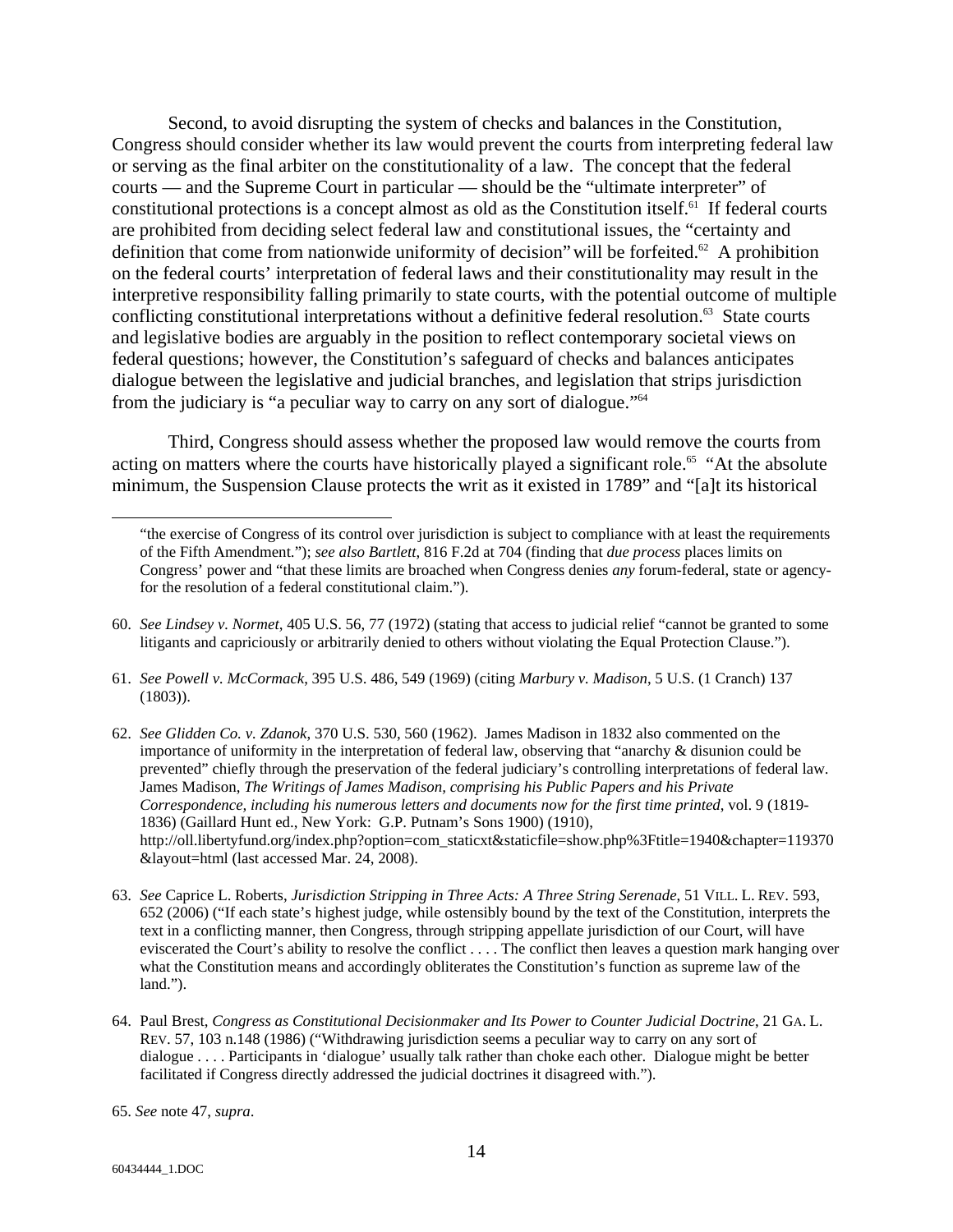core, the writ of habeas corpus has served as a means of reviewing the legality of Executive detention, and it is in that context that its protections have been strongest."<sup>66</sup> The DTA and the MCA were clearly intended by Congress to circumscribe traditional habeas review.<sup>67</sup> However, the Court's holding in *Boumediene* reaffirmed in no uncertain terms that despite the need for the political branches to secure national security, "[s]ecurity subsists, too, in fidelity to freedom's first principles[; chief] among these are freedom from arbitrary and unlawful restraint and the personal liberty that is secured by adherence to the separation of powers. It is from these principles that the judicial authority to consider petitions for habeas corpus relief derives."<sup>68</sup>

Finally, Congress should assess how the proposed enactment would effect the development of jurisprudence and the orderly interpretation of laws through the federal court system. Generally, a federal law that is subject to each different state's interpretation would prove unworkable, because there would be no uniformity $69$  and a greater risk of forum-shopping for constitutional and federal rights.

If Congress cannot answer each of these questions in a way that protects the system of government designed by Framers of the Constitution, then it should reject a legislative proposal that strips the courts of jurisdiction on a particular matter.

#### **IV. Conclusion**

The Framers of our Constitution designed a judiciary that would be independent of political influence, and foresaw the precariousness of a judiciary that was subservient to the power of the political branches. Under our Constitutional structure, the "judicial Power" acts as a check against the influence of politics precisely because — in the words of Alexander Hamilton in Federalist 78 — the judiciary is subject to the ever-present risk of being "overpowered, awed, or influenced by its co-ordinate branches."70 Hamilton stressed that, as a society, we should scrupulously guard the province of our courts with "all possible care." By adhering to a set of legal and policy considerations when enacting legislation that dictates the federal courts' jurisdiction, Congress will strengthen the our government's entire Constitutional system.

 $\overline{a}$  , and the contribution of the contribution of the contribution of the contribution of the contribution of the contribution of the contribution of the contribution of the contribution of the contribution of the co

68. *Id*. at 2277.

<sup>66.</sup> I.N.S. v. St. Cyr, 533 U.S. 289 (2001) (internal citations and quotations omitted); *see also Rasul v. Myers*, Nos. 06-5209 & 06-5222, 2008 U.S. App. LEXIS 509, at \*46-48 (D.C. Cir. Jan. 11, 2008) (discussing the impact of Congress's decision to strip the Supreme Court of jurisdiction to hear habeas petitions through the enactment of the DTA and MCA).

<sup>67.</sup> *Boumediene* at 2265.

<sup>69</sup> *See*, *e.g.*, *AT&T Commc'ns of the S. Cent. States, Inc. v. Bellsouth Telecomm., Inc.*, 20 F. Supp. 2d 1097, 1100 (E.D. Ky. 1998) ("it is not appropriate to defer to state agency's interpretations of federal law because fifty state commissions could apply the Telecommunications Act in fifty different ways; there would be no uniformity.")

<sup>70.</sup> THE FEDERALIST NO. 78, at 400 (Alexander Hamilton) (Max Beloff ed. 1987).